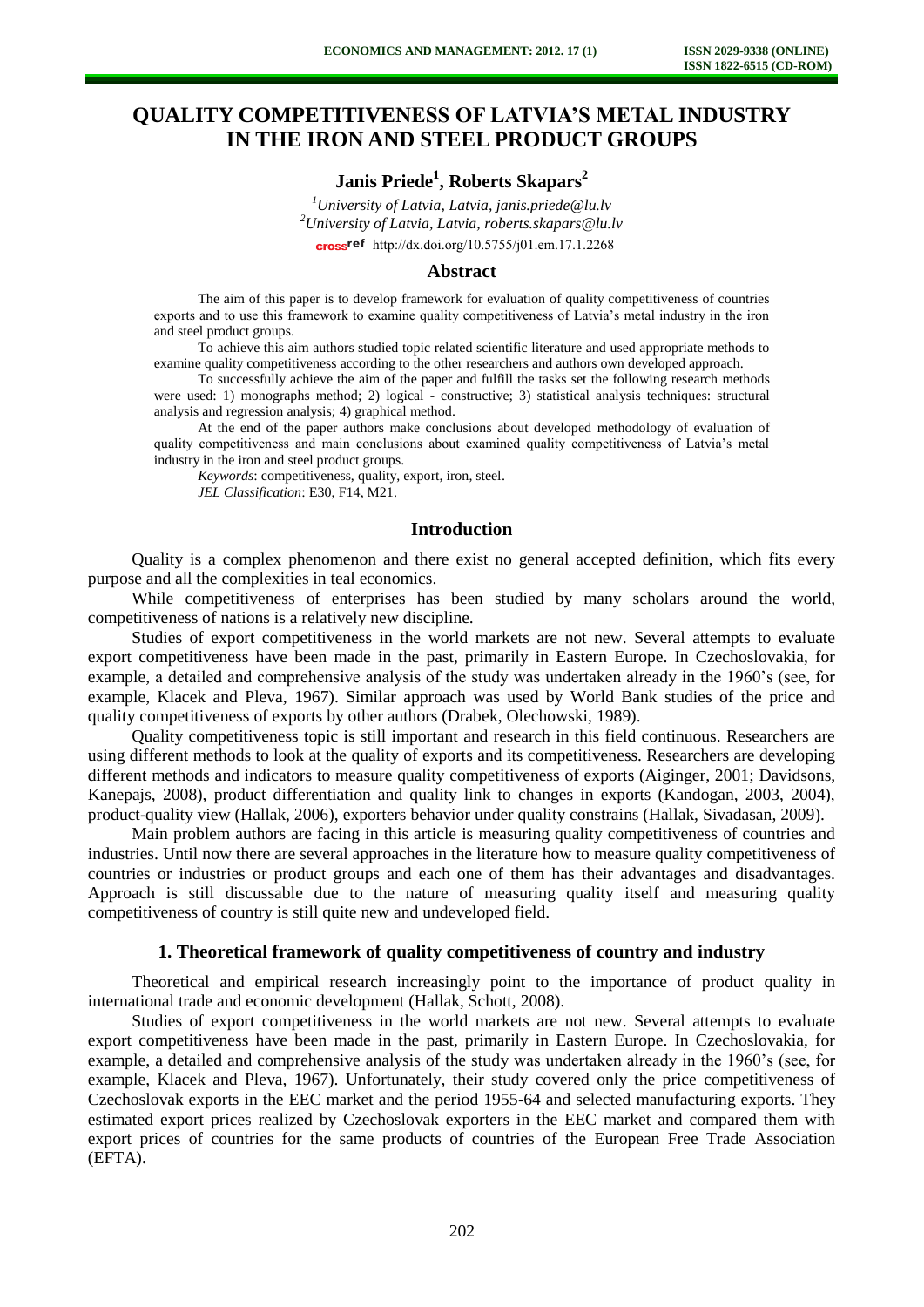Similar approach was used by World Bank studies of the price and quality competitiveness of exports by other authors (Drabek, Olechowski, 1989).

Quality competitiveness topic is still important and research in this field continuous. Researchers are using different methods to look at the quality of exports and its competitiveness. Researchers are developing different methods and indicators to measure quality competitiveness of export (Aiginger, 2001; Davidsons, Kanepajs, 2008), product differentiation and quality link to changes in exports (Kandogan, 2003, 2004), product-quality view (Hallak, 2006), exporters behavior under quality constrains (Hallak, Sivadasan, 2009) and other issues.

Since product quality is not directly observable from trade data, there is a lack of consensus on an appropriate measure of quality. Researchers have traditionally used various price indices to proxy for quality, but this approach ignores the horizontal aspects of product differentiation. On the other hand, efforts to incorporate horizontal differentiation have been relatively scarce and are somewhat difficult to implement at a more aggregate level.

In this paper authors decided to pay more attention to Aiginger's ideas in order to better understand the theoretical framework of quality competitiveness.

Higher quality is a necessary precondition for high cost producers to stay competitive. Producing the same quality at a higher price or at lower margins is not feasible in the long run. Many European countries have higher wages than the USA and Japan; this cost advantage is even larger if compared to accession countries and to many new competitors in the globalizing world. It is possible to cope with higher wages by increasing productivity, but since technology and managerial skills are also spreading by the investment of multinational firms, this strategy is not always feasible. Producing a higher quality is an alternative as well as a complement to higher productivity. This strategy is however easier in those industries in which buyers differentiate between quality types, while there are other markets in which price competition is the most important competitive mode. "Quality competition" is competitive environment, in which upgrading quality, and increasing the willingness to pay is important relative to competing at low prices (Aiginger).

Activities that upgrade quality are more or better skilled labor, machines, more sophisticated material inputs, but also superior organization on the plant or firm level. Research and development, as well as imitation of the best techniques and processes, may be sources of quality upgrading. Marketing may increase the willingness to pay by providing information about the capabilities of the product or by changing the tastes of consumers. In most, but not all cases, the quality of output is related to the quality of input. Submitting to certifications, setting standards, and benchmarking are other techniques of upgrading the quality of processes, as well as the quality of products, and also market functions. The inputs that help to upgrade quality, economic and political accelerators, are summarized in Figure 1. It also reports on the indictors that signal quality and consequences for market structure.

Quality differs from productivity, as the latter is defined usually in technical (quantitative) terms, like tons per one unit of labor input. If, however, value added is used as a numerator, then the prices and quality of output are taken into account. And if we distinguish between several qualifications for labor, the quality of inputs can be incorporated into the denominator of productivity. Nevertheless, productivity studies focus on the quantity of output with respect to the quantity of inputs, trying to do so for indicators which are as homogenous as possible, while quality explicitly addresses the heterogeneity of outputs produced usually with respect to heterogeneous inputs.

Innovations refer to changes in processes and products. New products are usually products of higher quality.

However, they can be relatively cheaper when better materials or superior production processes are used. Tension between higher quality and lower costs may arise.

Adding a further stage of processing usually increases the quality of the product. The additional stage can make the product more durable, more convenient, more specifically suitable and useful for the consumer, investor or producer. A further stage of processing can be to combine hardware with a software; a tangible product with a service or information. There are some cases, where a further stage of processing decreases the user value by decreasing flexibility or compatibility for some purposes (Aiginger).

Quality and profitability are closely related, insofar as the quality of products will usually raise profitability, both by decreasing the competitive pressure as well as by increasing the willingness to pay. However, quality is mainly a characteristic of the product and profitability a result of the production process and the strategy and organization of firms. There can be a conflict between the quality of the product as measured in objective terms and profitability, if quality raises costs more than it raises the willingness to pay.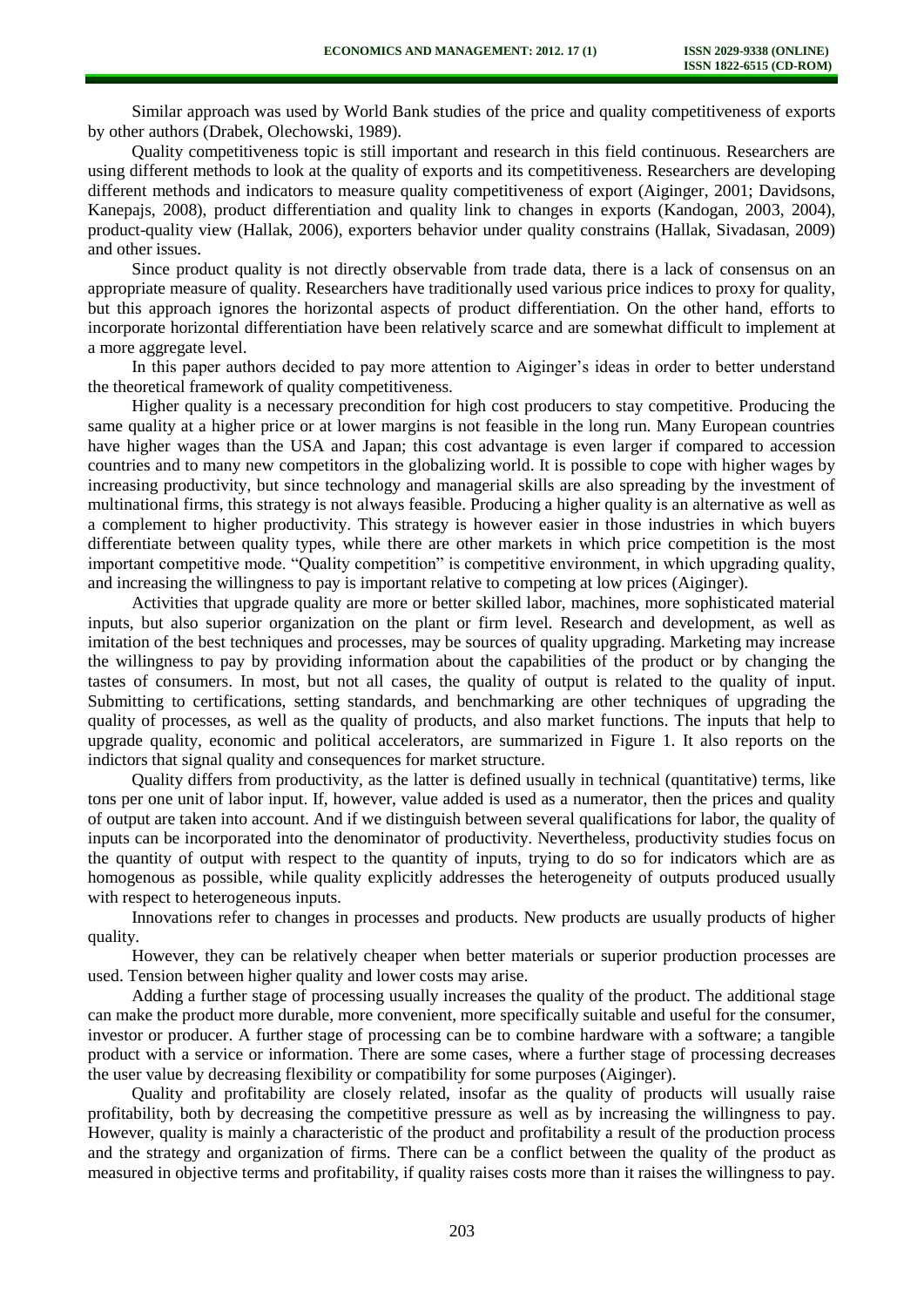The economic solution is to find the quality that maximizes profits. The resulting "optimal" quality provided may be below that assessed as desirable or feasible by technicians or consumer organizations.



**Figure 1.** Quality competition: preconditions, types and consequences (*Aiginger, 2001)*

The quality of products should be reflected in the profits and specifically in the persistence of supernormal profits. If the market is not regulated or characterized by entry barriers, each advantage of a specific firm will be contested rapidly by other firms. Only firms which can consistently upgrade quality or which – to use a term taken from strategic management literature – possess a specific nonimitable advantage can accrue higher profits in the long run.

Aiginger also developed three main indicators to assess quality: the unit value of exports (UV), the share of exports in quality sensitive industries, and the share of exports in the high price (quality) segments.

Authors in this paper are using the unit value (UV) of exports: this indicator is defined as nominal exports divided into tons. Higher unit values reflect higher willingness to pay for a given product, one reason for this is the higher quality in a market with vertically differentiated products. The unit value for an aggregate is higher if a country focus on more sophisticated or higher processed goods. We can call this indicator "indicator on overall quality" since it comprises many different aspects of product quality.

Authors use unit value of imports and relative unit value as well in this paper to reveal nature of quality competitiveness.

#### **2. Measuring quality competitiveness**

The most comprehensive measure of quality available for empirical research is the "unit value". Its usefulness in evaluating quality comes from the fact that all of the following activities tend to increase sales relative to physical weight (Aiginger):

- Increasing durability, reliability, compatibility, flexibility
- Using superior material inputs or higher skills
- Making a product more specific to demand
- Refining or further processing a product
- Adding new functions, service or maintenance contracts
- Better design, advertising.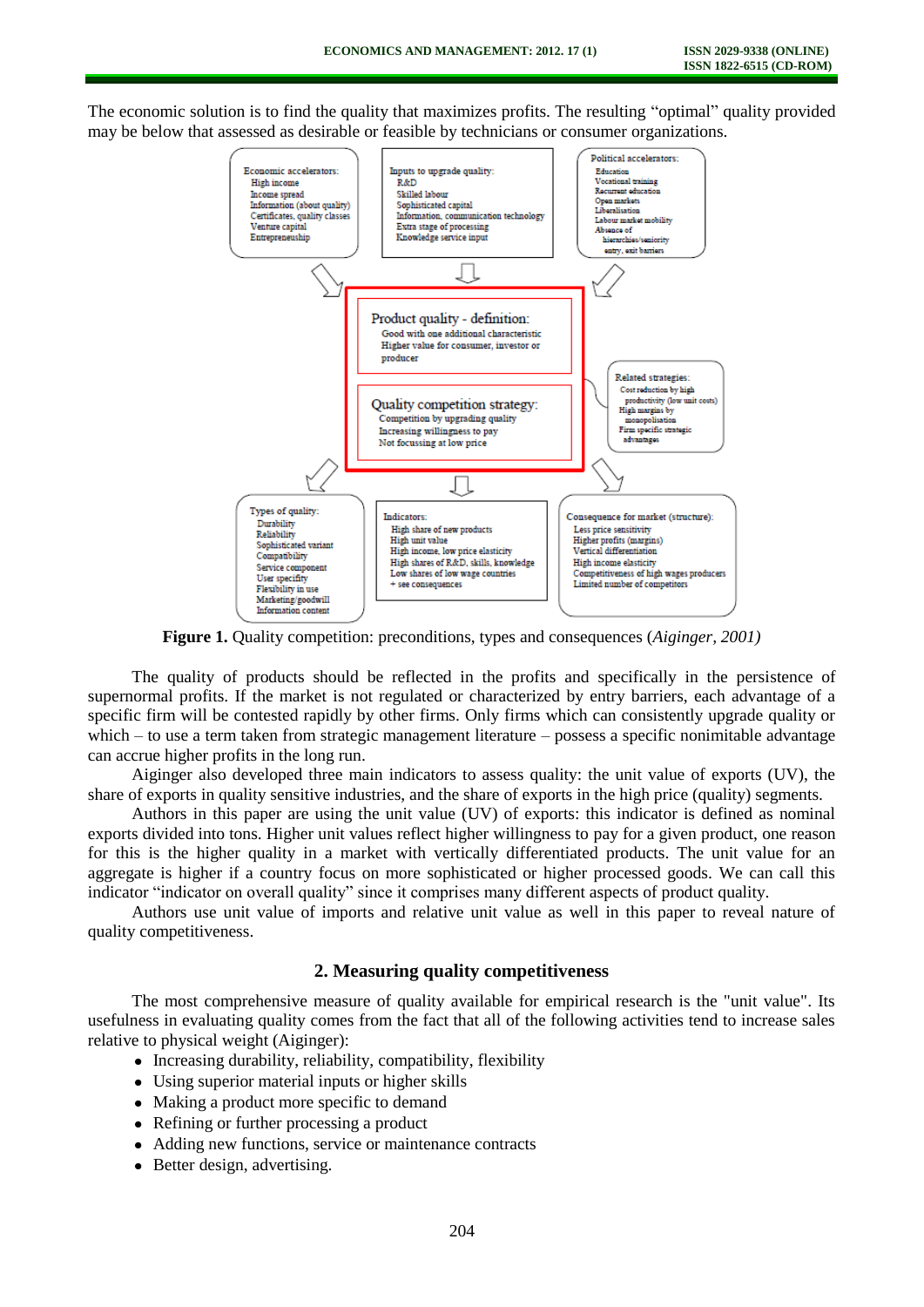Unit values as indicators of quality have been used in industry studies for assessing qualitative competitiveness and for discriminating between different components of intra-industry trade.

The unit value is defined as nominal value divided into physical volume. In Aiginger's reports it is the gross value of exports or imports in ECU (euro) divided by kilogram. The unit value in general depends on demand and prices, but specifically it reflects changes in quality, shifts to higher product segments and to other value enhancing features (service component, design and advertising). Therefore, unit value is often applied as an indicator in attempts to measure quality and vertical product differentiation. Like any comprehensive indicator, it has advantages and disadvantages. Among the advantages is its availability at nearly every level of disaggregation (6 digit industries or even 9 digit industries), for any country, and even for bilateral country to country trade flows. It is not available for production. For some industries, some information is missing (differing from country to country), implying careful programming techniques for the correct treatment of nominators and denominators.

As far as the interpretation of the unit value is concerned, it is fascinating that most of the components which add value are included. Industries intensively using physical capital exhibit rather low unit values, since capital is used for example in basic steel industries or in basic chemicals for large-scale production. So capital intensive industries rank lower and skill intensive higher in unit values as compared to productivity or value added per employee. This can also be seen as an advantage when we understand that developed countries rely mostly on skills in their efforts to achieve the competitive edge. On the other hand, some industries have intrinsically higher unit values, while they are neither high tech, nor do they use skilled labour, nor is physical capital involved. For example, this holds for textile and apparel industries, in which the unit values are high, since the weight in tons is low. Here, reprocessing also poses a problem. Goods are shipped into low wage countries and return at a somewhat higher unit value, indicating that the high wage country exports the lower quality product (as compared to the re-imported good). Reservations about the use of unit value also hold for precious metals, where supply is scarce relative to demand. Therefore, jewellery, leather, furs, footwear and apparel are among the top industries, as far as absolute unit value is concerned, without for example any indication of the use of skilled labour or research. However in general, high tech or high skill industries - like aircraft and spacecraft, watches and clocks. TV and radio transmitters and instruments - are also among the industries with the highest export unit values (Aiginger).

A problem in using unit values was that high values could indicate high quality or high costs. A technique proposed by Aiginger (Aiginger, 1997) enables us to disentangle costs and quality at least partially. If unit values reflect costs, the quantity exported must be low for the high cost country. If it reflects quality, then exports are predicted to be high for the country with the higher unit value. Another objection to the use of unit value is that unit values may include the higher margins created by market power. The greatest market power is primarily expected on domestic markets. If unit values on the international market contain market power, this will be based on a major innovation. And if some firms succeed in becoming world monopolists and are not challenged over a long period of time, they will produce in various countries. Unit values of exports and imports are not fully comparable, since both are measured at the border. Imports include trade costs from the point of origin to the border, exports from the mill to the border. The reporting mode has shifted in the last years from customs agencies to firms. A lot of noise and inconsistency on the product level have arisen from these features, but the rich data set enables us to cope with many outliers and errors. But in the most cases, a careful second look at the data, or the exploitation of the very rich data can eliminate distortions or enable an evaluation of their quantitative impact. In general we use total exports if we focus on the comparison of European countries.

### **3. Quality competitiveness of Latvia's metal industry in the iron and steel product groups**

Authors in this section of article will analyse quality competitiveness of Latvia's metal industry in the iron and steel product groups by applying approaches described in previous sections.

Mechanical engineering and metalworking sector is one of the leading industrial sectors in Latvia (Figure 2). It produces about 20% of total manufacturing industry output and value added, as well as is the leading exporting sector in Latvia, accounting for one third of total exports (Association of mechanical engineering and metalworking industries of Latvia, 2012).

Until the end of 2008 the mechanical engineering sector was one of the fastest growing sectors in Latvia, with average annual growth rate reaching 20 percent. The most important growth factors were active development of new export markets, as well as local demand. In the first half of the decade a massive modernisation and introduction of new technologies took place within the sector.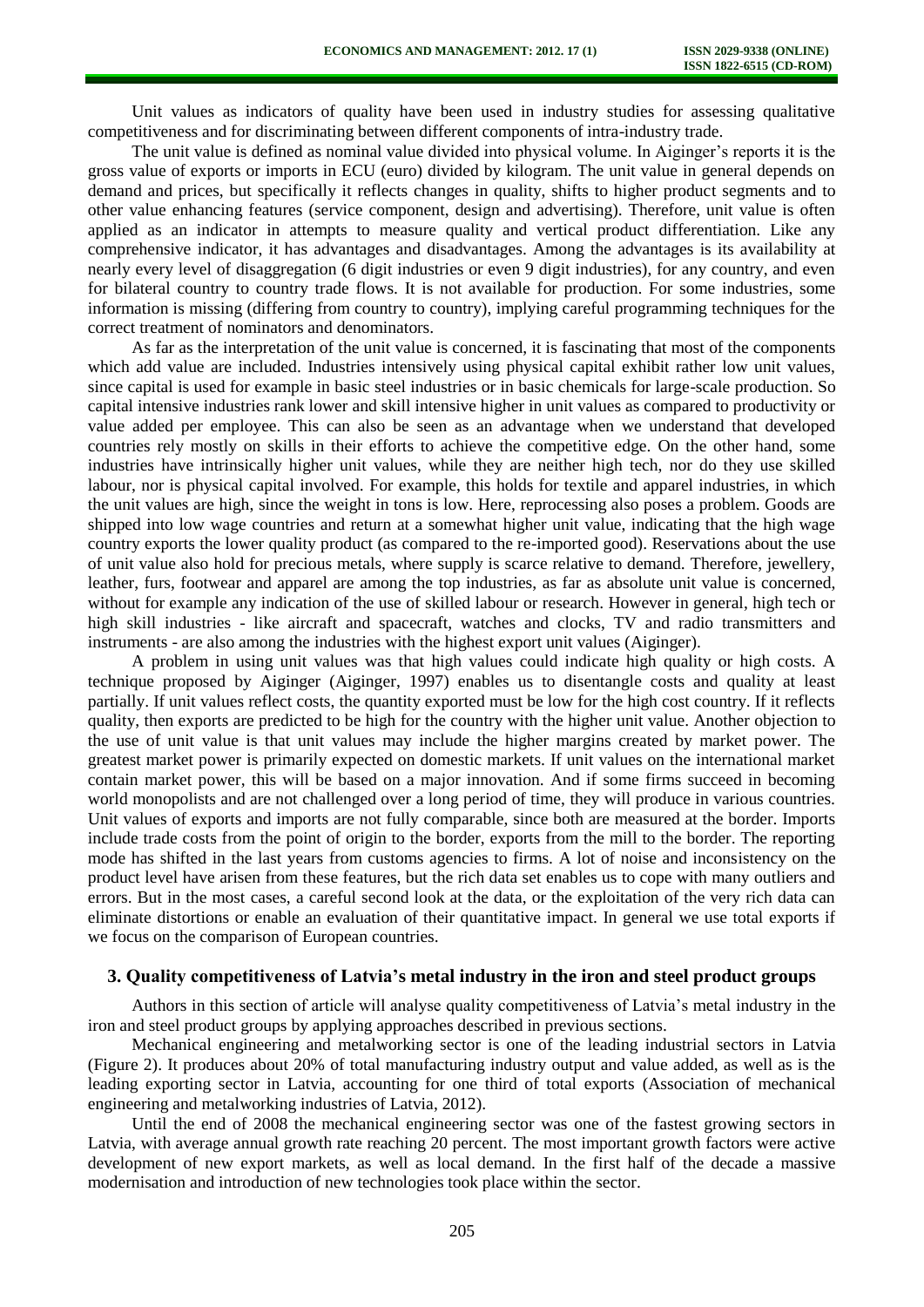

**Figure 2.** Structure of manufacturing industry in Latvia in year 2011 *(Association of mechanical engineering and metalworking industries of Latvia, 2012)*

Due to global economic crisis, 2009 was very unavourable for mechanical engineering not only in Latvia, but in most European countries. Following almost decade of fast and stable growth, in 2009 the output droped by about 40% compared to the levels reached in 2008. The situation was similar in almost all subsectors. The main reasons were reduced demand for equipment and investment goods in other sectors, tough situation in foreign markets (automotive, machine building industries, etc.), drop of demend in local market, especially in construction sector. As a result, the share of local market has decreased and now about 80% of total output goes to foreign markets.

The lowest point in terms of production ouput was reached in summer 2009. Since beginning of 2010 stabilisation has been observed in the sector.

In 2010 and 2011 there was impressive growth observed in terms of production output. As a result, the prelimenary analysis show that in 2011 the production levels of 2008 have been reached (Figure 3).



**Figure 3.** Development trends (output and export) of mechanical engineering and metalworking industry of Latvia, years 2000 – 2011, million EUR

*(Association of mechanical engineering and metalworking industries of Latvia, 2012)* 

Mechanical engineering and metalworking sector is explicitly export oriented as about 80% of production is sold in foreign markets. According to the official statistics, the sector is exporting to more than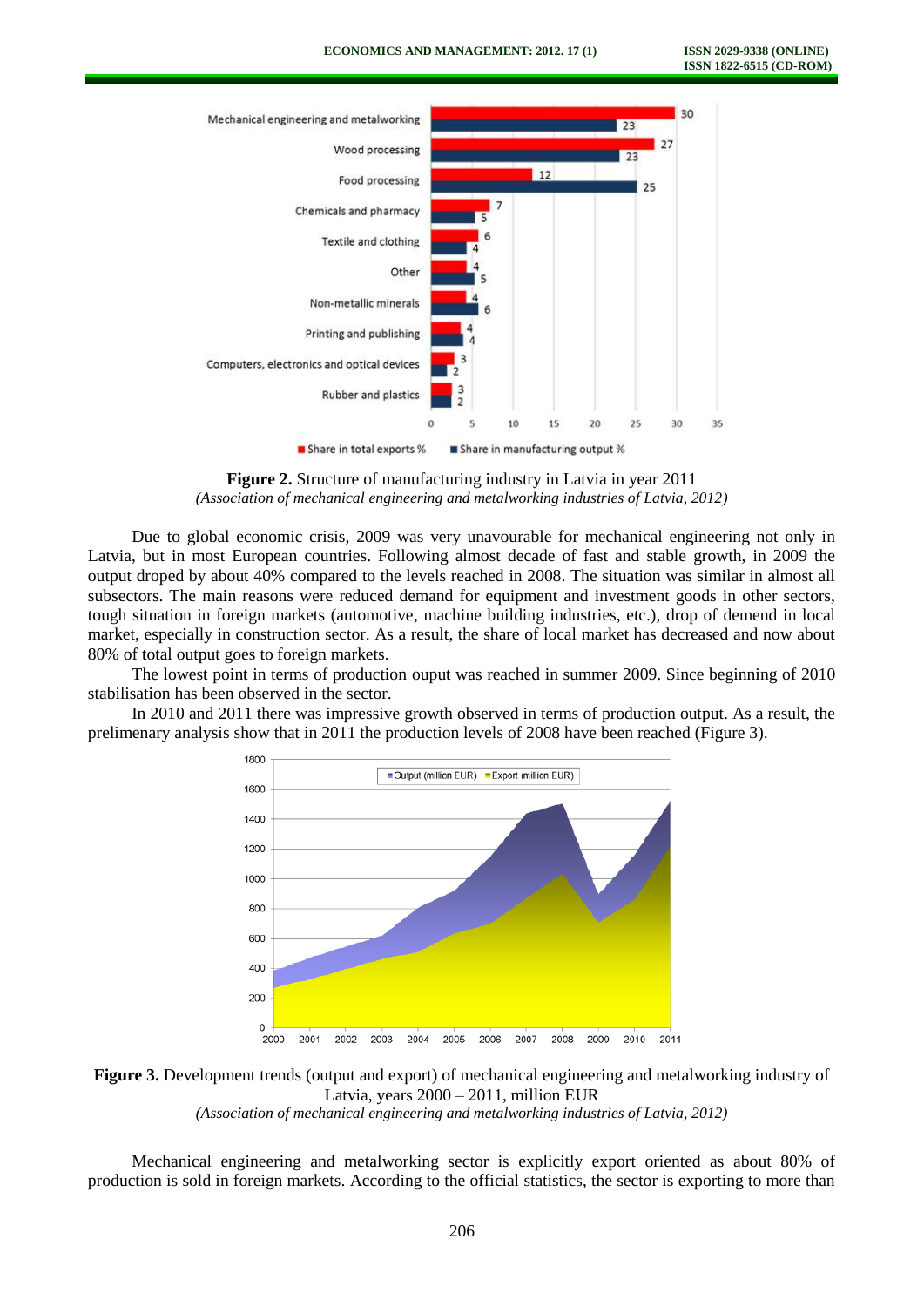100 countries worldwide, so the geography of the export markets is really wide. The main markets are neighbouring Baltic countries, Germany, Russia, Nordic countries, as well as other EU and CIS countries. About 70% of total exports go to EU countries.

According to the statistics provided by Association of mechanical engineering and metalworking industries of Latvia main export markets of Latvia's mechanical engineering and metalworking industry in year 2011 were Lithuania (15%), Estonia (12%), Germany (9%), Russia (7%), Poland (6%), Sweden (5%), Denmark and Norway (4%), Finland (3%), UK (2%), CIS (6%), other countries (27%).

To reveal nature of quality competitiveness of Latvia's metal industry in iron and steel product groups authors calculated relative unit value of trade between Latvia and main trade partners: Lithuania, Estonia, Germany and Russia (Figure 4).



**Figure 4.** Relative unit value of Latvia's trade with metals (iron and steel) with partner countries: Estonia, Lithuania, Germany and Russia, years 2000 – 2010 (*Authors, Eurostat*)

Figure 4 revels relative unit value of trade with iron and steel. According to theoretical framework all indicators above 1,00 (RUV $>1,00$ ) tend to indicate competitive trade – export quality and added value is higher than imported. We can see that in the recent years export quality competitiveness is increasing in trade with Estonia and Lithuania – Latvia's main trade partners. Data of trade with Germany shows that imported goods are of much higher quality and added value than imported. Trade data with Russia show that only in year 2002 RUV was below 1,00 but other years it was above 1,00 that indicate higher quality. Of course we do have to take into account that deeper analysis of iron and steel product group will reveal the nature of the trade and "way of added value".

#### **Conclusions**

Measuring quality competitiveness is very complex. Developed approaches by any author have certain drawbacks and researchers have to take them into account. Unit value of export, unit value of import and relative unit value are good indicators to reveal a nature of quality competitiveness.

Mechanical engineering and metalworking industry is one of the most important industries in Latvia. It makes 23% share in total output of countries production and 30% of all manufacturing export.

The lowest point in terms of production ouput was reached in summer 2009. Since beginning of 2010 stabilisation has been observed in the sector. In 2010 and 2011 there was impressive growth observed in terms of production output. As a result, the prelimenary analysis show that in 2011 the production levels of 2008 have been reached and that indiacates industries competitiveness in main export markets.

Quality competitiveness of iron and steel was observed with main trade partners – Lithuania and Estonia. Relative unit value of trade (RUV) of iron and steel with Lithuania since year 2000 allways has been above 1,00 and RUV with Estonia is above 1,00 since year 2008. That indcates Latvia's quality competitiveness in main export markets.